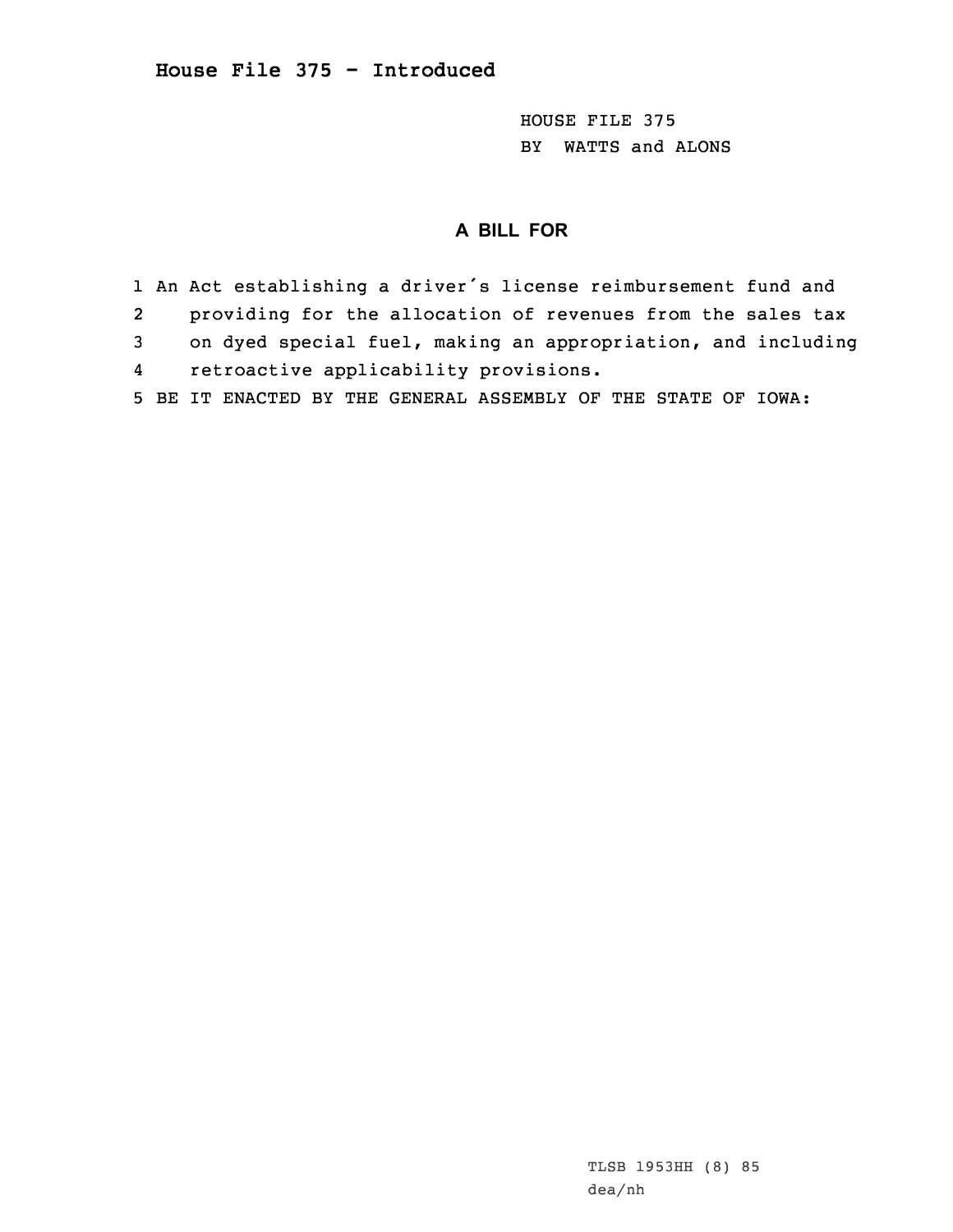1 Section 1. Section 312.2, Code 2013, is amended by adding 2 the following new subsection:

 NEW SUBSECTION. 18. The treasurer of state, before making the allotments provided for in this section, shall credit annually from the road use tax fund to the secondary road fund the amount transferred to the road use tax fund pursuant to section 321M.12, to be used for construction, maintenance, and repair of secondary roads, including bridges.

9 Sec. 2. NEW SECTION. **321M.12 Driver's license reimbursement** 10 **fund.**

11 1. A driver's license reimbursement fund is established in the office of the treasurer of state under the control of the department. The fund shall consist of any moneys appropriated to the fund by the general assembly and the amount of sales tax revenues transferred to the fund pursuant to section 423.2, subsection 11, paragraph *"a"*, subparagraph (3). The moneys in the fund are appropriated to the department to be used as provided in this section.

 2. Annually, on or after July 1 of each fiscal year, from moneys available in the driver's license reimbursement fund on June 30 of the preceding fiscal year, the department shall reimburse counties for costs incurred from the issuance and renewal of driver's licenses and nonoperator's identification cards by the county treasurer's office during the preceding fiscal year. The amount of the reimbursement for <sup>a</sup> county shall be equal to the average total cost per card issued by all county treasurer's offices according to the most recent report compiled by the auditor of state pursuant to section 321M.9, subsection 4, minus seven dollars, multiplied by the total number of cards issued by the county treasurer's office during the preceding fiscal year.

 3. Any moneys that were available in the fund on June 30 of the preceding fiscal year which remain in the fund after the distribution provided for under subsection 2 shall be transferred to the road use tax fund.

-1-

LSB 1953HH (8) 85  $dea/nh$  1/3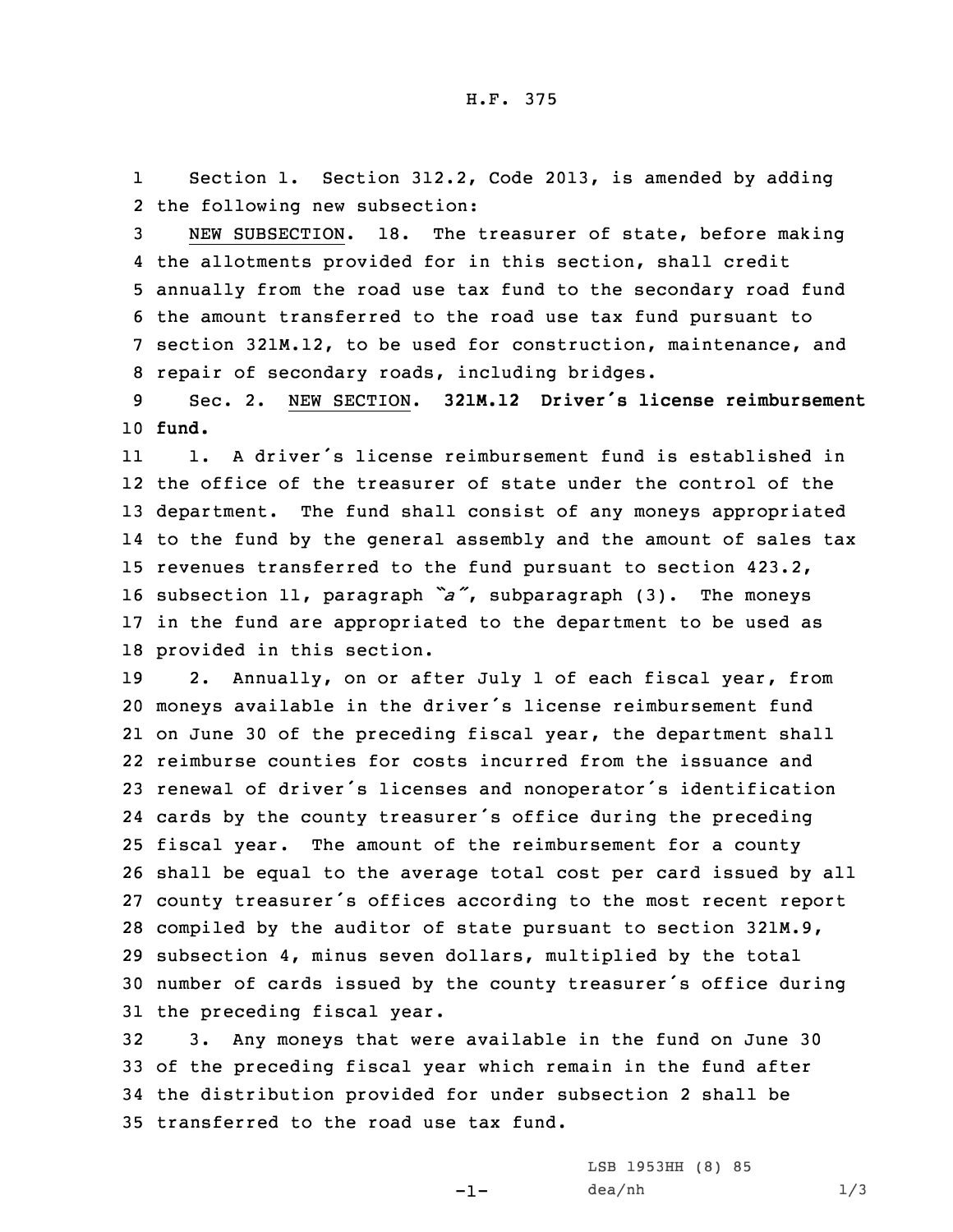1 Sec. 3. Section 423.2, subsection 11, paragraph a, Code 2013, is amended by adding the following new subparagraph: NEW SUBPARAGRAPH. (3) Subsequent to the deposit into the general fund of the state, the director shall transfer an amount equal to the revenues collected from the sales tax on dyed special fuel to the driver's license reimbursement fund created in section 321M.12.

8 Sec. 4. RETROACTIVE APPLICABILITY. This Act applies 9 retroactively to July 1, 2012, for sales tax revenues collected 10 on or after that date.

11

EXPLANATION

12 There are currently <sup>81</sup> county treasurer's offices that are authorized to issue driver's licenses and nonoperator's identification cards in Iowa. The county treasurers retain for deposit in the county general fund \$7 of the fee from each driver's license or nonoperator's identification card issued by the county treasurer's office.

 This bill establishes <sup>a</sup> driver's license reimbursement fund to be administered by the department of transportation. Moneys in the fund are appropriated to the department to be used to reimburse county treasurers for costs relating to the issuance and renewal of driver's licenses and nonoperator's identification cards which exceed the amount retained by the county treasurers from fees. The reimbursement is to occur annually, on or after July 1, from moneys available in the driver's license reimbursement fund on June 30 of the preceding fiscal year. The amount of the reimbursement for <sup>a</sup> county shall be determined by subtracting \$7 from the average cost per card issued by all county treasurer's offices, as stated in the most recent report on driver's license issuance compiled by the auditor of state, and multiplying the remainder by the total number of driver's licenses and nonoperator's identification cards issued by the county treasurer's office during the preceding fiscal year. Any moneys remaining in the driver's license reimbursement fund from the previous fiscal

 $-2-$ 

LSB 1953HH (8) 85 dea/nh 2/3